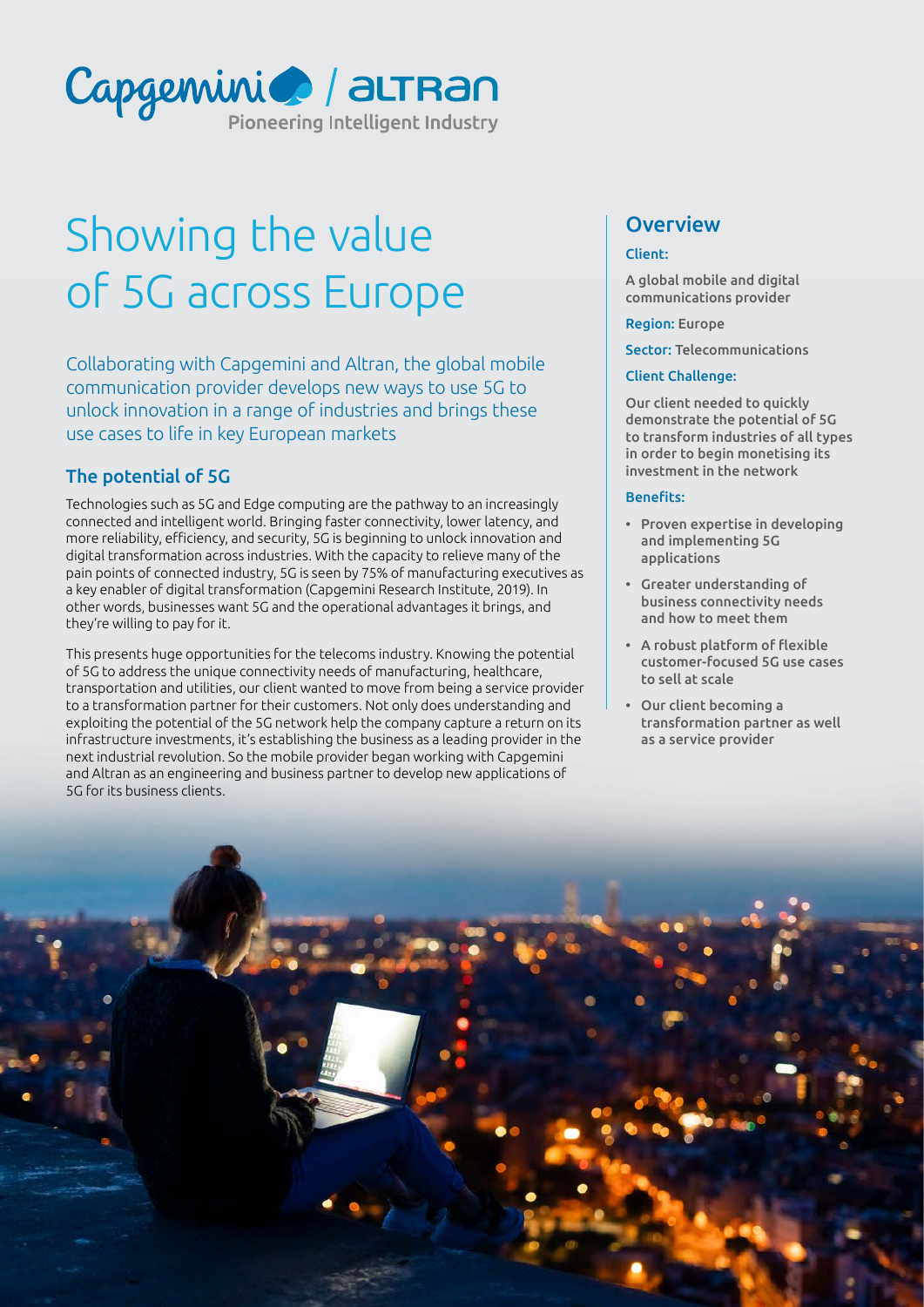#### Smart cities in Italy

The work in Italy started in 2017 when our client's Italian division and Capgemini turned Milan into the first city in Europe to roll out 5G. With the support of the Ministry of Economic Development, the mobile provider ran public trials of 41 new 5G services to enhance healthcare, traffic management, tourism and emergency services in the city. Piloting applications of ultrafast 5G connectivity in Milan has enabled our client to create and rollout approximately 50 successful use cases around Italy to cities like Prato, L'Aquila, and Matera, and to other countries such as Spain and Portugal.

The firm has also partnered with Sky Italia to harness 5G technology to support a unique and unprecedented use of holograms to bring together singers in Italy and Berlin onto a single stage for the finale of the Italian version of X Factor.

#### Helping industry in Spain and saving lives in Portugal

In Spain, specialist support from Altran has accelerated the rollout of 5G by helping to develop and apply a number of enhanced services for industries using 5G and augmented reality (AR). Our client and Capgemini have developed more than 32 use cases which include operations and maintenance for refineries, real-time monitoring of a drilling robot, search-and-rescue missions using unmanned aerial vehicles, and virtual ticket offices in harbours. This has resulted in a suite of scalable, proven solutions for a wide range of industries.

Meanwhile, Altran worked with the mobile provider in Portugal to deploy 5G to help the Red Cross enhance life-saving communications between emergency technicians and hospital-based medical specialists. Using HoloLens glasses and ultra-high-definition 360-degree cameras in ambulances, technicians can transmit critical data and imagery in real time to doctors in hospitals, who are able to send back instructions and guide emergency procedures through the augmented reality in the glasses. 5G's ability to facilitate seamless communications with no disruption or time lag has played a key role in the struggle between life or death.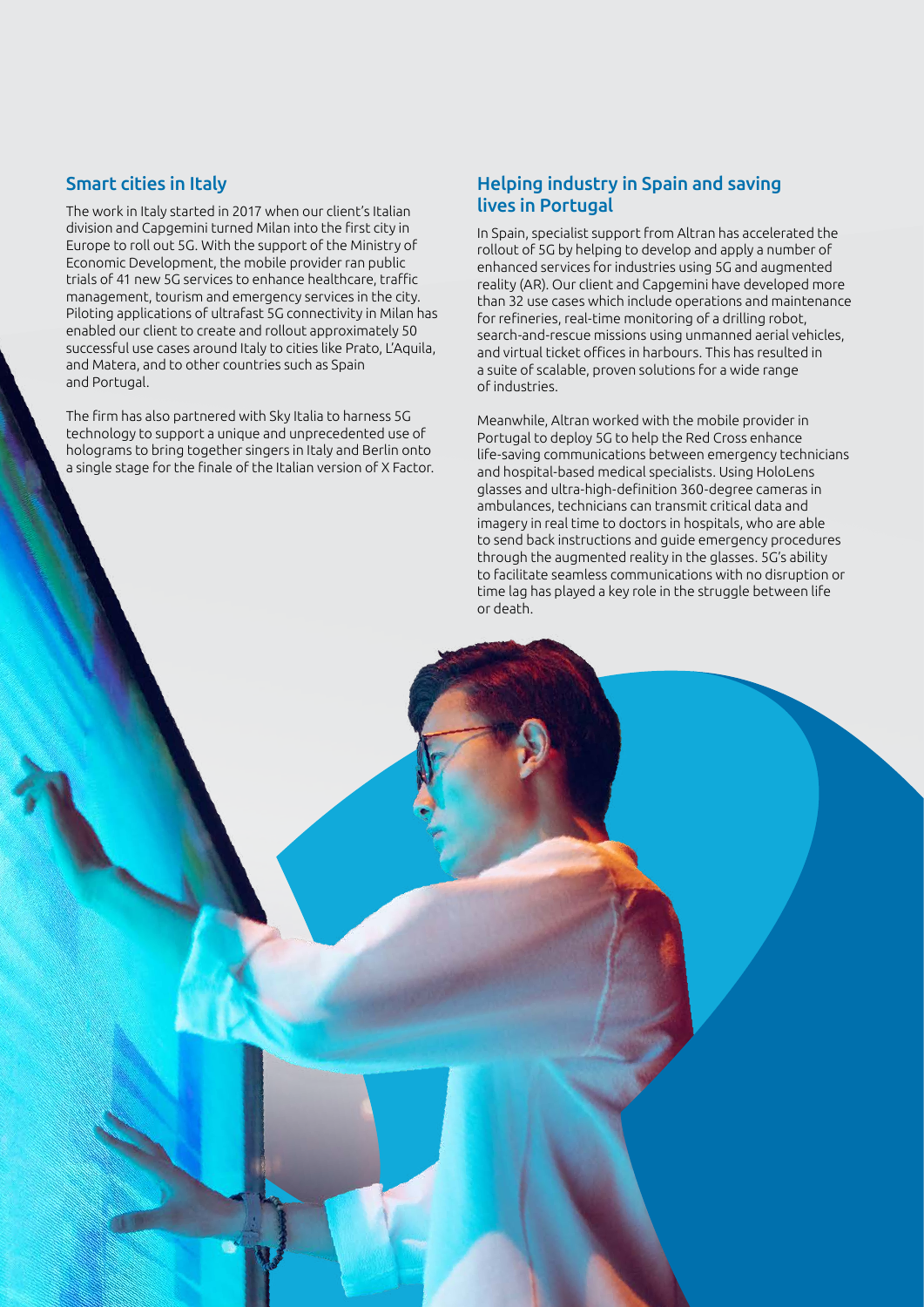## The future is connected

5G applications such as these are just the start of a connected infrastructure that will bring more intelligent, enabling experiences for both businesses and consumers. The work done by our client in partnership with Altran has highlighted the strength of 5G as the connective engine that unlocks faster uptake of technologies such as advanced automation, edge analytics, and both virtual and augmented reality – and with them a new world of services and experiences with the potential to transform our society.

Working with Capgemini's Altran, the mobile provider has proven that there are viable 5G use cases that meet market needs and which can be sold at scale. Drawing on deep industry experience and technical expertise, Altran has helped our client test and understand the process of implementing 5G, as well as develop a platform for designing and selling products based on customer needs and viable applications. And with events such as Covid-19 forcing the world to rely more than ever on technology for work, life, and of course healthcare, the need for the enhanced connectivity and next-gen improvements the 5G network brings will only grow. As it pushes the abilities of telecoms technology to provide answers to these challenges, our client has shown leadership in the industry through its successful 5G transformation.

We wanted to work with Altran because of their strong know-how, their capability in systems integration and software and platform development, their drive towards innovation, and their years of experience in industries like automotive and entertainment. We're happy to have them on board and be able to use both their soft and hard skills and capabilities to deliver the power of 5G to the community and transform Milan into the capital of 5G in Europe."

5G Program Lead Global Mobile Provider, Italy